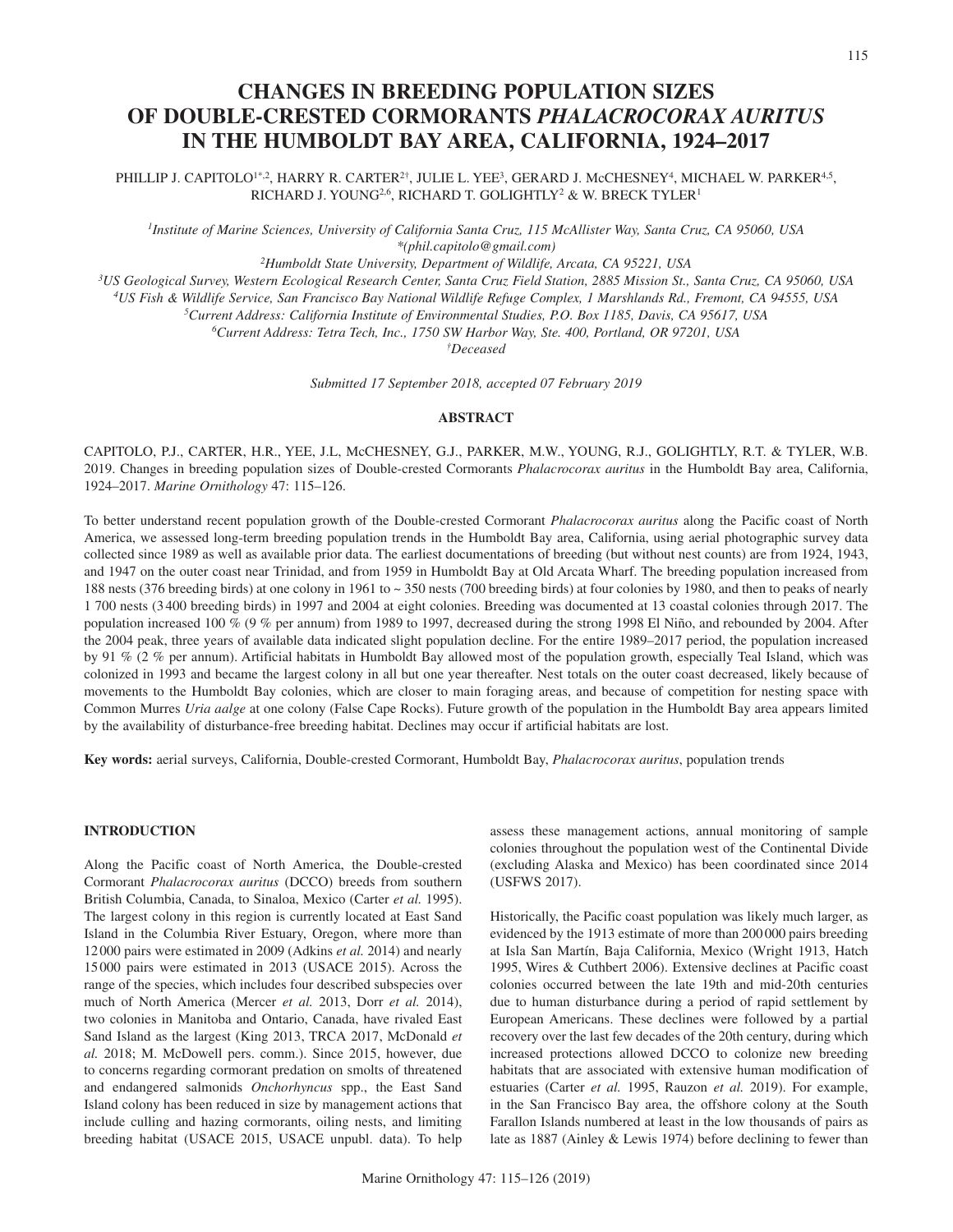50 pairs during most of the 20th century; nesting in San Francisco Bay was historically unknown. Since the 1970s, the South Farallon Islands colony has grown (though not nearly to historic levels), and nesting in San Francisco Bay is now widespread on electrical power towers, salt pond levees, and the superstructure beneath the roadways of bridges (Boekelheide *et al.* 1990; Carter *et al.* 1992, 1995; Rauzon *et al.* 2019).

In California, most colonies are currently distributed along the mainland coast near the major bays and river mouths (Carter *et al.* 1995), adjacent to estuarine waters where most foraging occurs; even at the South Farallon Islands, DCCO commute to the mainland to forage (Ainley *et al.* 1981, 1990). Breeding habitat includes islands, sea stacks, mainland cliffs, trees, and various man-made structures. In northern California, the DCCO population centered around Humboldt Bay (Fig. 1) is separated from other populations to the north by about 50 km (Klamath River area) and to the south by about 250 km (Russian River area). Hundreds of birds use Humboldt Bay year-round (Monroe *et al.* 1973, Nelson 1989), and some foraging also occurs in coastal lagoons and inland, though no inland colonies in the Humboldt Bay area have been documented (Harris 2005, Hunter *et al.* 2005). All colonies within this population were surveyed during decadal, broad-scale seabird surveys from 1969 to 1990 (Osborne 1972, Sowls *et al.* 1980, Carter *et al.* 1992) and have been surveyed annually with aerial photographs since 1993 during statewide coastal surveys (Carter *et al.* 1996, 2001; Capitolo *et al.* 2004, 2014). In this paper, we examine changes in sizes of the DCCO breeding population in the Humboldt Bay area



**Fig. 1.** Double-crested Cormorant colonies and colony complexes in the Humboldt Bay area, California. Italics indicate colony habitat that no longer exists.

using available data from 1924 to 2017, describe statistical trends since 1989, and discuss anthropogenic and natural factors affecting nesting within this population. The long-term time series presented here will improve understanding of the recent population growth along the Pacific coast and help address potential resource conflicts with humans and other species.

# **STUDY AREA**

From 1959 to 2017, breeding DCCO were documented at 13 coastal locations in the Humboldt Bay area, from Big Lagoon (41°10′00″N, 124°07′30″W) south to Sugarloaf Island at Cape Mendocino (40°26′20″N, 124°24′50″W), including colonies in Humboldt Bay (Fig. 1). This region is a subset of the Northern Coast–North Section of western North America DCCO status assessments (Carter *et al.* 1995, Adkins *et al.* 2014). All locations except Big Lagoon had been previously named and mapped (Sowls *et al.* 1980; Carter *et al.* 1992, 1996). At eight breeding colonies (Sea Gull Rock, Sea Lion Rock, White Rock, Pilot Rock, Trinidad Bay Rocks, Little River Rock, False Cape Rocks, and Sugarloaf Island), nests were built on the ground on sea stacks within 1 km of shore (Fig. 2). At Big Lagoon, cormorants nested in Sitka spruce *Picea sitchensis*. Four breeding colonies (Old Arcata Wharf, Arcata Bay Sand Islands [hereafter, Sand Island], Humboldt Bay Duck Blinds, and Teal Island) were on artificial habitats in Humboldt Bay (Figs. 3, 4). The northern and southern arms of Humboldt Bay are known as Arcata Bay and South Bay,



**Fig. 2.** Little River Rock on 28 May 2009 (top; showing deserted nests and human disturbance) and 05 June 2017 (bottom; after the colony moved to the lower west side of the rock).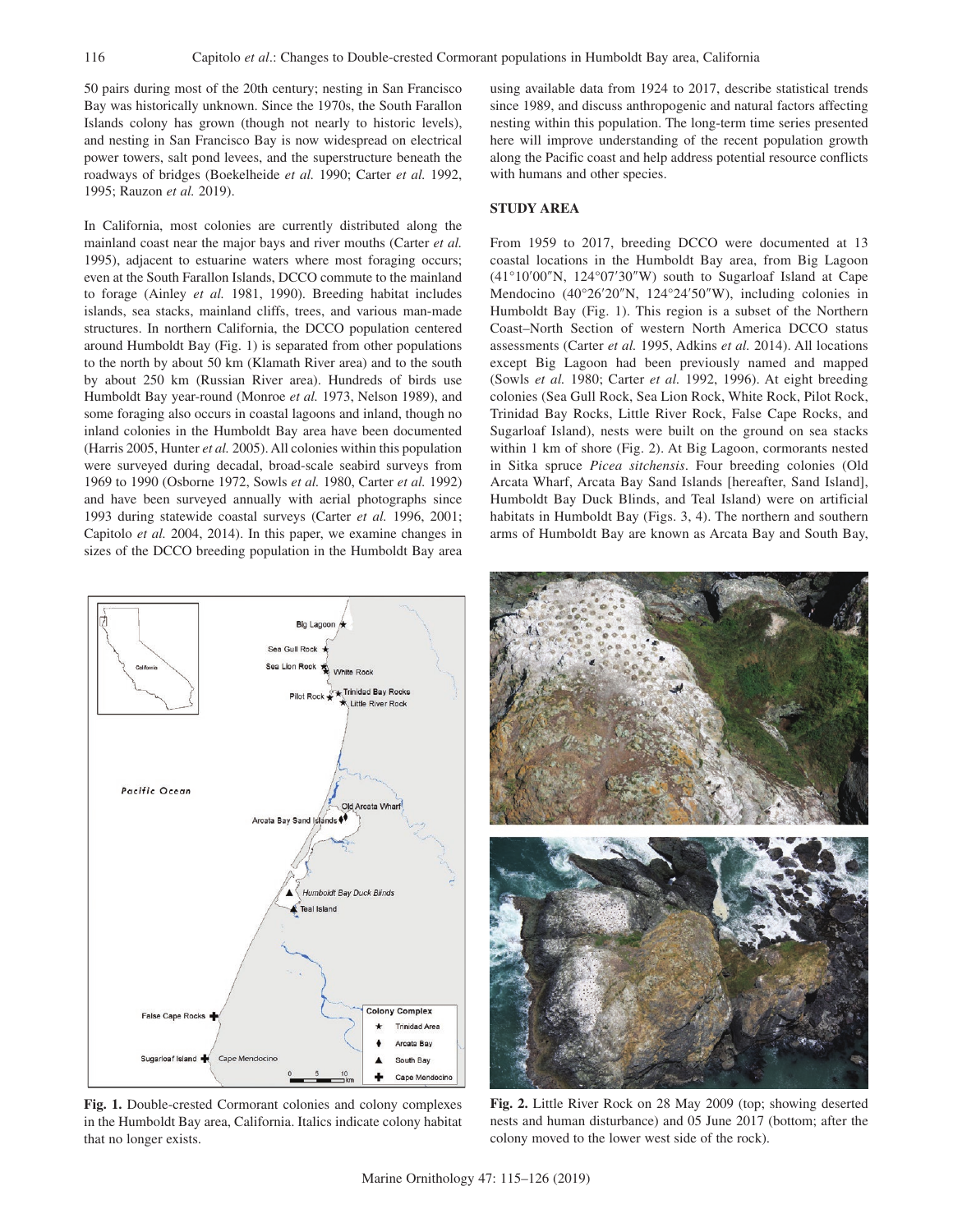respectively (Barnhart *et al.* 1992). Due to possible inter-annual movement between nearby colonies, we grouped colonies into four colony complexes (Fig. 1): Trinidad Area (Big Lagoon south to Little River Rock), Arcata Bay (Old Arcata Wharf and Sand Island), South Bay (Humboldt Bay Duck Blinds and Teal Island), and Cape Mendocino (False Cape Rocks and Sugarloaf Island). Complexes were separated by gaps of 19–25 km. Colonies within each complex were 2.5–10.5 km apart. Movement between complexes may also have occurred during this study.

# **METHODS**

# **Surveys**

Data from limited local observations were gleaned from published literature, from egg records and field notes archived in museum collections, and through conversations with local biologists. Periodic broad-scale surveys of seabird colonies throughout the region were first conducted in 1969 and 1970. These included boat surveys, on-island surveys, and surveys from the adjacent mainland (Osborne 1972). Similar methods were used in 1979 and 1980 for the Catalog of California Seabird Colonies (Sowls *et al.* 1980), but aerial photographic surveys were also employed, though mainly for Common Murres *Uria aalge* and Brandt's Cormorants *P. penicillatus*. By the 1989–1991 update to the colony catalog (Carter *et al.* 1992), aerial photographic surveys of murre and cormorant colonies in California were more standardized, but a mixture of methods were still used for cormorant colonies in northern



**Fig. 3.** Portions of Sand Island on 12 June 2013 (top) and Old Arcata Wharf on 05 June 2017 (bottom).

California. In 1990, Sea Gull Rock and Sea Lion Rock were not surveyed; therefore, we substituted 1989 data. A similar approach was used for certain colonies in 1969, 1970, 1979, and 1980 (see Table 1A).

From 1993 to 2017, aerial photographic surveys throughout northern and central California were conducted annually (Carter *et al.* 1996, 2001; Capitolo *et al.* 2014). Colonies were surveyed once, typically in early June (range: 30 May–16 June for this paper), which generally coincides with the late incubation to early chickrearing period for DCCO in this area. Surveys were conducted from a single-engine Cessna from 1989 to 1994 and from a twin-engine Partenavia aircraft beginning in 1995. Altitude ranged from 150 to 300 m above sea level. Photographs were taken obliquely through side windows and window ports until 1997, when we switched to vertical photography at the suggestion of pilots. The Partenavia features a hatch in the belly of the aircraft with an opening that is 63 cm long by 47 cm wide. All photographs were taken with handheld cameras, initially 35-mm cameras with color slide film (200 ASA) coupled to 50-mm or zoom lenses for overview photographs and to 300-mm lenses for the highest-resolution photographs; these latter images were typically used for counting (ground sample distance  $< 1$  cm). Beginning in 2007, we switched to digital APS-C cameras and a 200-mm telephoto lens for the highest-resolution images.

For each colony, we summed counts from multiple aerial photographs to determine whole-colony counts of nests. For the 1989–2004 period, slide images were projected onto large sheets of white paper and each cormorant nest, territorial site, and bird was marked; manual methods of image analysis software (Image-Pro®; Media Cybernetics, Rockville, MD, USA) were used for 2008, 2014, and 2017. Photographs of most colonies in other years since 2004 were not analyzed and remain archived. Big Lagoon and Sand Island counts for 2015 and 2016 are presented here because these are sample colonies for Western-population monitoring (USFWS 2017), but these counts were not used in analyses because data by colony complex in these years were incomplete. Nests were categorized by their stage of development, including poorly built (no eggs laid yet), well-built nests (with an incubating adult), nests with chicks evident, empty nests (well-built with standing adult attending, no eggs or chicks present), and abandoned nests. Territorial sites included locations with little or no nesting material



**Fig. 4.** Looking southeast at a portion of Teal Island, 05 June 2014. Cormorants nest on the narrow perimeter dike.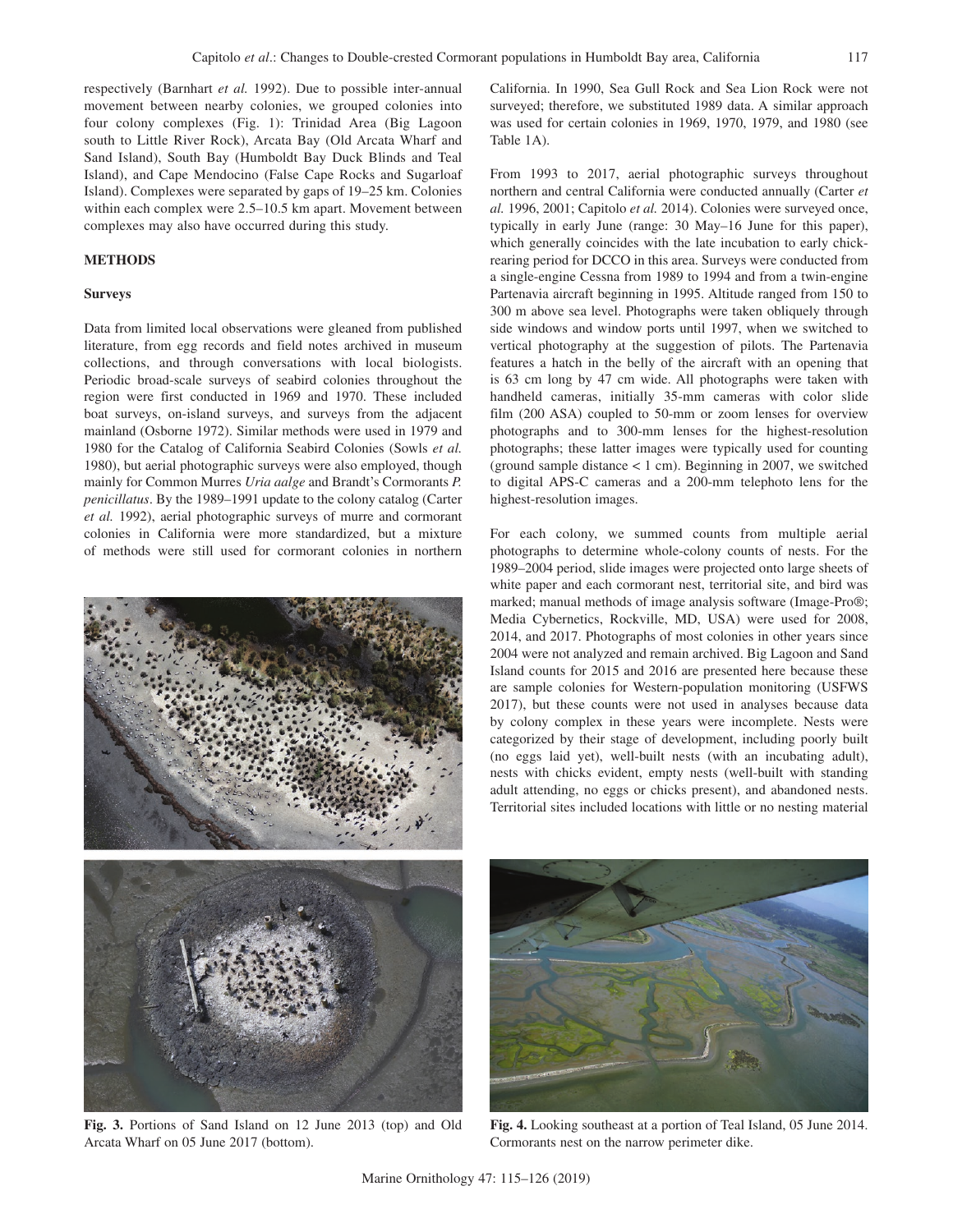| colony complexes (bold italics) in the Humboldt Bay area, California, 1969–1997 |                     |                |                   |                   |                   |                 |          |          |          |                 |          |
|---------------------------------------------------------------------------------|---------------------|----------------|-------------------|-------------------|-------------------|-----------------|----------|----------|----------|-----------------|----------|
| <b>Colony Name</b>                                                              | $1969$ <sup>a</sup> | $1970^{\rm a}$ | 1979 <sup>b</sup> | 1980 <sup>b</sup> | 1989 <sup>c</sup> | 1990            | 1993     | 1994     | 1995     | 1996            | 1997     |
| Sea Gull Rock                                                                   | $\Omega$            | $\Omega$       | 48                | 68                | 54                | $[54]^d$        | 51       | 50       | 76       | 91              | 115      |
| Sea Lion Rock                                                                   | [8]                 | 8              | [0]               | $\theta$          | 37                | $[37]$          | $\theta$ | $\theta$ | 18       | 16              | 12       |
| White Rock                                                                      | [12]                | 12             | [0]               | $\theta$          | 0                 | $\Omega$        | $\Omega$ | $\Omega$ | $\Omega$ | $\Omega$        | $\Omega$ |
| Pilot Rock                                                                      | $\overline{0}$      | [0]            | [0]               | $\theta$          | 4                 | $\Omega$        | $\Omega$ | $\theta$ | $\Omega$ | $\Omega$        | 27       |
| <b>Trinidad Bay Rocks</b>                                                       | $\Omega$            | $\Omega$       | $\Omega$          | $\Omega$          | $\Omega$          | $\Omega$        | $\Omega$ | $\Omega$ | $\Omega$ | $\Omega$        | $\Omega$ |
| Little River Rock                                                               | $\Omega$            | $\Omega$       | 60                | 50                | 226               | 208             | 243      | 280      | 309      | 190             | 143      |
| <b>Trinidad Area Complex</b>                                                    | 20                  | 20             | 108               | 118               | 321               | 299             | 294      | 330      | 403      | 297             | 297      |
| Arcata Bay Sand Islands                                                         | $\Omega$            | $\Omega$       | $\Omega$          | $\overline{0}$    | $\Omega$          | $\Omega$        | $\Omega$ | $\Omega$ | $\Omega$ | $\Omega$        | $\Omega$ |
| Old Arcata Wharf                                                                | [133]               | 133            | [170]             | 170               | 119               | 200             | 292      | 253      | 154      | 60 <sup>e</sup> | 19       |
| <b>Arcata Bay Complex</b>                                                       | 133                 | 133            | 170               | 170               | 119               | <b>200</b>      | 292      | 253      | 154      | 60              | 19       |
| Humboldt Bay Duck Blinds                                                        | $\theta$            | $\theta$       | $\Omega$          | $\Omega$          | 39                | 44 <sup>c</sup> | 38       | 22       | 19       | 14              | $\Omega$ |
| Teal Island                                                                     | $\Omega$            | $\Omega$       | $\Omega$          | $\Omega$          | $\Omega$          | $\Omega$        | 118      | 294      | 464      | 750             | 1189     |
| <b>South Bay Complex</b>                                                        | 0                   | 0              | $\theta$          | 0                 | 39                | 44              | 156      | 316      | 483      | 764             | 1189     |
| False Cape Rocks                                                                | $\Omega$            | [0]            | [0]               | $\Omega$          | 37                | 42              | 39       | 50       | 77       | 62              | 77       |
| Sugarloaf Island                                                                | 3                   | 16             | ${69}$            | ${69}$            | 114               | 143             | 143      | 123      | 110      | 66              | 104      |
| Cape Mendocino Complex                                                          | 3                   | 16             | 69                | 69                | 151               | 185             | 182      | 173      | 187      | 128             | 181      |
| <b>TOTAL</b>                                                                    | 156                 | 169            | 347               | 357               | 630               | 728             | 924      | 1072     | 1227     | 1249            | 1686     |

**TABLE 1A Total numbers of Double-crested Cormorant nests counted at colonies and colony complexes (bold italics) in the Humboldt Bay area, California, 1969–1997**

<sup>a</sup> Source: Osborne (1972)

<sup>b</sup> Source: Sowls *et al.* (1980)

<sup>c</sup> Source: Carter *et al.* (1992)

<sup>d</sup> When no data were available, brackets [] indicate totals from the previous or following year, and braces {} indicate an average of the surrounding four years.

<sup>e</sup> See text; 58 nests abandoned.

| colony complexes (bold italics) in the Humboldt Bay area, California, 1998–2017 |                |                |                |                  |                  |                  |                |                |              |                |
|---------------------------------------------------------------------------------|----------------|----------------|----------------|------------------|------------------|------------------|----------------|----------------|--------------|----------------|
| <b>Colony Name</b>                                                              | 1998           | 1999           | 2000           | 2001             | 2002             | 2003             | 2004           | 2008           | 2014         | 2017           |
| Big Lagoon                                                                      |                |                |                |                  |                  |                  |                | 42             | 20           | 16             |
| Sea Gull Rock                                                                   | 57             | 36             | 24             | 37               | 61               | 21               | 40             | 13             | 10           | 7              |
| Sea Lion Rock                                                                   | $\overline{0}$ | $\overline{0}$ | $\Omega$       | 19               | 19               | 20               | 11             | $\overline{0}$ | $\mathbf{0}$ | $\Omega$       |
| White Rock                                                                      | $\overline{0}$ | $\Omega$       | $\Omega$       | $\overline{0}$   | $\overline{0}$   | $\overline{0}$   | $\theta$       | $\overline{0}$ | $\theta$     | $\Omega$       |
| Pilot Rock                                                                      | $\overline{0}$ | $\overline{0}$ | $\overline{0}$ | $\overline{0}$   | $\boldsymbol{0}$ | $\mathbf{0}$     | $\overline{0}$ | $\overline{0}$ | $\theta$     | $\Omega$       |
| <b>Trinidad Bay Rocks</b>                                                       | $\overline{0}$ | $\overline{0}$ | $\overline{0}$ | $\boldsymbol{0}$ | $\boldsymbol{0}$ | $\boldsymbol{0}$ | 12             | 5              | $\theta$     | $\overline{0}$ |
| Little River Rock                                                               | 87             | 99             | 147            | 143              | 192              | 141              | 201            | 100            | 102          | 98             |
| <b>Trinidad Area Complex</b>                                                    | 144            | 135            | 171            | 199              | 272              | 182              | 264            | 160            | 132          | 121            |
| Arcata Bay Sand Islands                                                         | $\Omega$       | $\Omega$       | $\Omega$       | $\overline{0}$   | $\Omega$         | 809              | $\theta$       | 103            | 417          | 175            |
| Old Arcata Wharf                                                                | 109            | 94             | 111            | 148              | 204              | 70               | 219            | 51             | 31           | 106            |
| <b>Arcata Bay Complex</b>                                                       | 109            | 94             | 111            | 148              | 204              | 879              | 219            | 154            | 448          | 281            |
| Humboldt Bay Duck Blinds                                                        | $\overline{0}$ | $\Omega$       | $\Omega$       | $\mathbf{0}$     | $\overline{0}$   | $\overline{0}$   | $\overline{0}$ | $\overline{0}$ | $\Omega$     | $\Omega$       |
| Teal Island                                                                     | 613            | 719            | 660            | 706              | 746              | 365              | 1 0 4 6        | 485            | 700          | 720            |
| <b>South Bay Complex</b>                                                        | 613            | 719            | 660            | 706              | 746              | 365              | 1046           | 485            | 700          | 720            |
| False Cape Rocks                                                                | 47             | 64             | 55             | 77               | 63               | 52               | 38             |                | $\theta$     | $\Omega$       |
| Sugarloaf Island                                                                | 50             | 54             | 61             | 81               | 93               | 53               | 121            | 69             | 91           | 70             |
| Cape Mendocino Complex                                                          | 97             | 118            | 116            | 158              | 156              | 105              | 159            | 70             | 91           | 70             |
| <b>TOTAL</b>                                                                    | 963            | 1066           | 1058           | 1211             | 1378             | 1531             | 1688           | 869            | 1371         | 1192           |

**TABLE 1B Total numbers of Double-crested Cormorant nests counted at colonies and**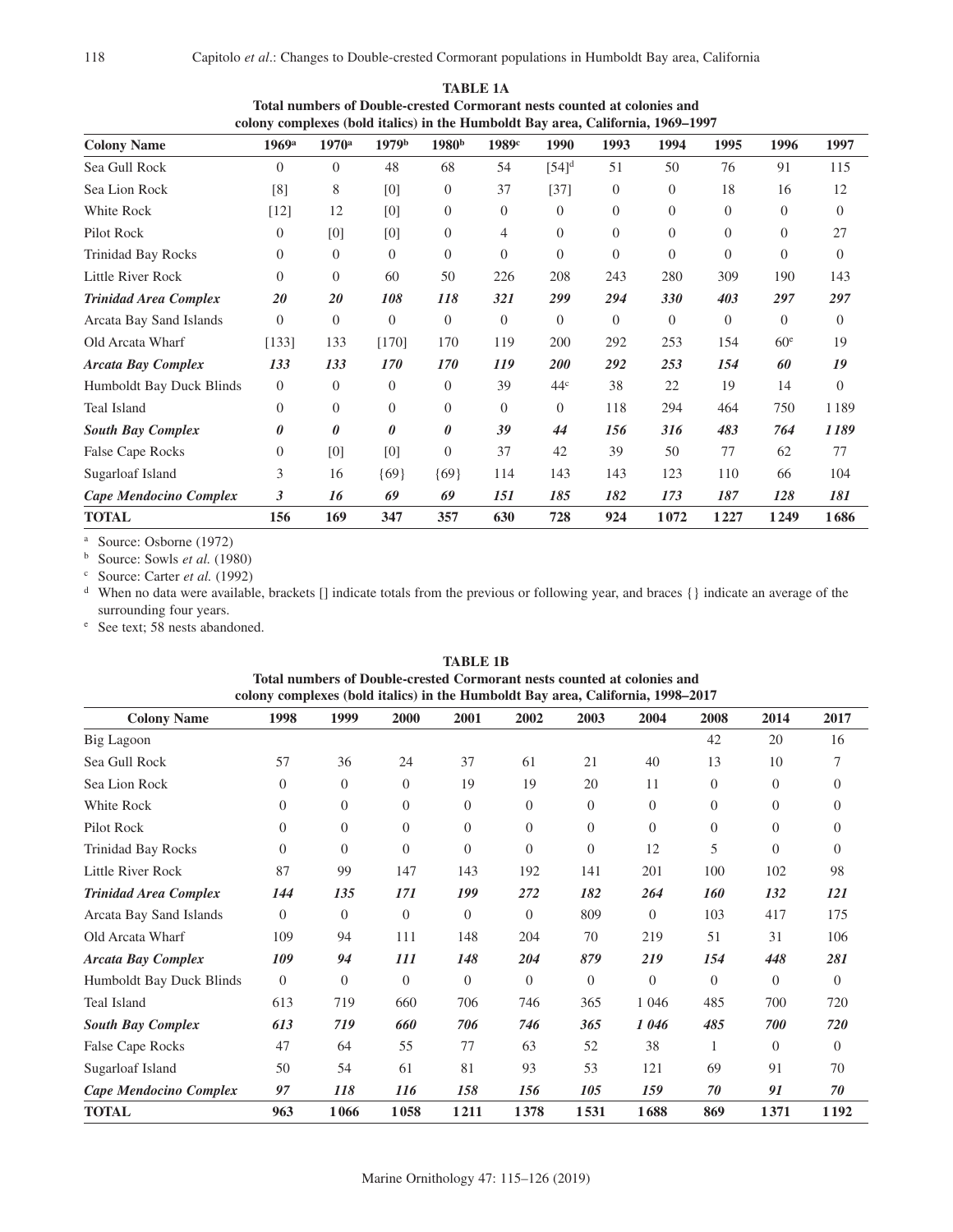present that were attended by adults; they were not included in nest totals used for analysis, though some may have become egg-laying sites following surveys. We did not apply correction factors to nest totals to account for nests that were not active during surveys. Carter *et al.* (1992) calculated a mean "J correction factor" (i.e., a seasonal nest total divided by the number of active nests on a single census day) of 1.2 for April–July 1989 at the South Farallon Islands. A similar value (1.24; using just one aerial photographic census date) was calculated from a sample of nests at three colonies on the northern California coast in 2003 (Capitolo *et al.* 2004). Carter *et al.* (1992) applied the J correction factor to estimate breeding population sizes from 1989 to 1991 for the seabird colony catalog; we chose not to do so for trend analyses without annual local values, although use of a single value would not have affected our trend estimates. Also, the inclusion of poorly built, empty, and abandoned nests (i.e., portions of the population that have not yet laid eggs or that failed in breeding) partially offsets the need for correction factors.

We often zoomed images to 200  $%$  during counting to best assign nest categories and identify species. DCCO and Brandt's Cormorants rarely co-occur at colonies in the Humboldt Bay area but regularly co-occur at several other northern California colonies (Capitolo *et al.* 2004). DCCO are usually readily distinguished by a combination of features, including nest structure (sticks can be seen), adult plumage (browner and less iridescent), phenology (chicks more likely than in Brandt's nests in northern California), habitat characteristics (steeper slopes, e.g.), and occasionally throat color. Pelagic Cormorants *P. pelagicus* are easily distinguished by habitat.

# **Statistical analyses**

Using aerial photographic survey data from the 1989–2017 period, we statistically modeled changes in total numbers of nests in the Humboldt Bay area and for each of the four colony complexes. We used generalized additive models (GAMs) to model nest counts by colony complex according to an over-dispersed Poisson distribution as a nonlinear function of year. Specifically, we utilized the quasipoisson distribution with the gam function from the "mgcv" package in R statistical software to estimate over-dispersion (i.e., data dispersion beyond that expected from a Poisson model) and to fit GAMs to the nest count data; we used the "s" function to represent trends as a smooth spline function based on year (Hastie & Pregibon 1992, R Core Team 2017, Wood 2017). Data from 1969–1970 and 1979–1980 were excluded from regressions because of large time gaps and less standardized data. We examined regressions for 1989–2017, 1989–1997, and 1998–2017; the latter two periods were included because severe El Niño conditions resulted in greatly reduced breeding effort in 1998. Over-dispersion was estimated to be 31.1; values greater than 1.0 indicate over-dispersion. Therefore, all standard errors and confidence bands were corrected for overdispersion via the gam function in R software (McCullagh & Nelder 1989, R Core Team 2017).

We calculated period percent changes by taking the difference in GAM-based estimates of mean nest sums from the first year to the last year of each period and expressing it as a percentage of the first year. For example,  $(N_{2017} - N_{1989}) / N_{1989} \times 100 \%$ , which can also be expressed as  $(\lambda - 1) \times 100$  %, where  $\lambda$  is population growth  $N_{2017}/N_{1989}$ . We similarly calculated percent per annum changes from annualized rates of growth. For example, for the 28 years spanning 1989–2017, the annualized rate is  $\lambda^{1/28}$  and percent per annum change is  $(\lambda^{1/28} - 1) \times 100$  %. The standard errors of mean nest sums and of growth rates reflect the statistical uncertainty caused by sampling variation in nest counts because the model separates out the process variation. Because standard errors for mean nest sums  $(N_t)$  were estimated by GAM on the log scale (i.e.,  $se(log(N<sub>t</sub>))$ ), we calculated standard errors for  $log(\lambda)$ , e.g.,  $\log(\frac{N_{2017}}{N_{1989}}) = \log(N_{2017}) - \log(N_{1989})$ , based on variance properties that define the standard error as the square root of the combination of variance and covariance components, e.g.,  $(se(\log(N_{2017}))^2$  +  $se(log(N_{1989}))^2$  – 2cov(log( $N_{2017}$ ), log( $N_{1989}$ )))<sup>0.5</sup>. We assumed that period endpoints were sufficiently spaced so that GAM-based estimates of mean nest sums have 0 or negligible covariances. We calculated 95 % confidence intervals for  $log(\lambda)$  by adding and subtracting two standard errors and then transformed the interval end points to obtain 95 % confidence intervals for percent changes. We used R statistical software for all analyses (R Core Team 2017).

# **RESULTS**

# **Trinidad Area colony complex**

# *Colony histories*

The first records of DCCO nesting in the Humboldt Bay area are from May–June 1924–1925. These exist as ten sets of eggs collected from the outer coast near Trinidad by G.A. Howatt and J.M. Davis (Harris 2005; Eureka High School, Eureka, California). The collection location for three of these sets was recorded as "Trinidad Rocks", but the specific colony is unknown; no location was recorded for the other seven sets. The unpublished field notes of W. Anderson (Humboldt State University [HSU] library) included two additional references to historical nesting: a) in 1943, nests were noted on "Bishop Point, Trinidad Region"; and b) in 1947, "about 100 pairs" were noted on "Bishop's Head," including "one nest situated atop of low bush." Bishop's Head is not a place name that is currently used near Trinidad, but it may refer to the mainland point just south of White Rock (Fig. 1), which has been known as "Whale's Head" since the 1960s (N. Simmons pers. comm.). Nesting in the colony complex was not reported again until 1970, when 20 nests were counted at Sea Lion Rock and White Rock combined (Table 1). In 1972, two nests were noted at Little River Rock (Harris 2005) and a lack of nesting between 1965 and 1970 was confirmed (Osborne 1972, Harris 1974, S.W. Harris pers. comm.). By 1979–1980, the colony complex exceeded 100 nests in total.

# *Trends since 1989*

Additional growth had occurred by 1989, especially at Little River Rock, which grew gradually to a high count of 309 nests in 1995; about 100–200 nests have been present since then (Table 1). By 1989, the central peak of Little River Rock had been denuded of vegetation and soil by cormorant nesting, and nesting had begun on the northeast peak. The denuding caused a dramatic decline in numbers of nesting Leach's Storm Petrels *Oceanodroma leucorhoa*, with redistribution of some storm petrels to nearby rocks in Trinidad Bay (Harris 1974, Sowls *et al.* 1980, Carter *et al.* 1992). During surveys in 2009, a disturbance by two people present on lower portions of the mainland side of the rock left most cormorant nests unattended with eggs exposed. Since then, cormorant nesting has mostly occurred on lower slopes on the west side of the rock (Fig. 2). The Trinidad Seabird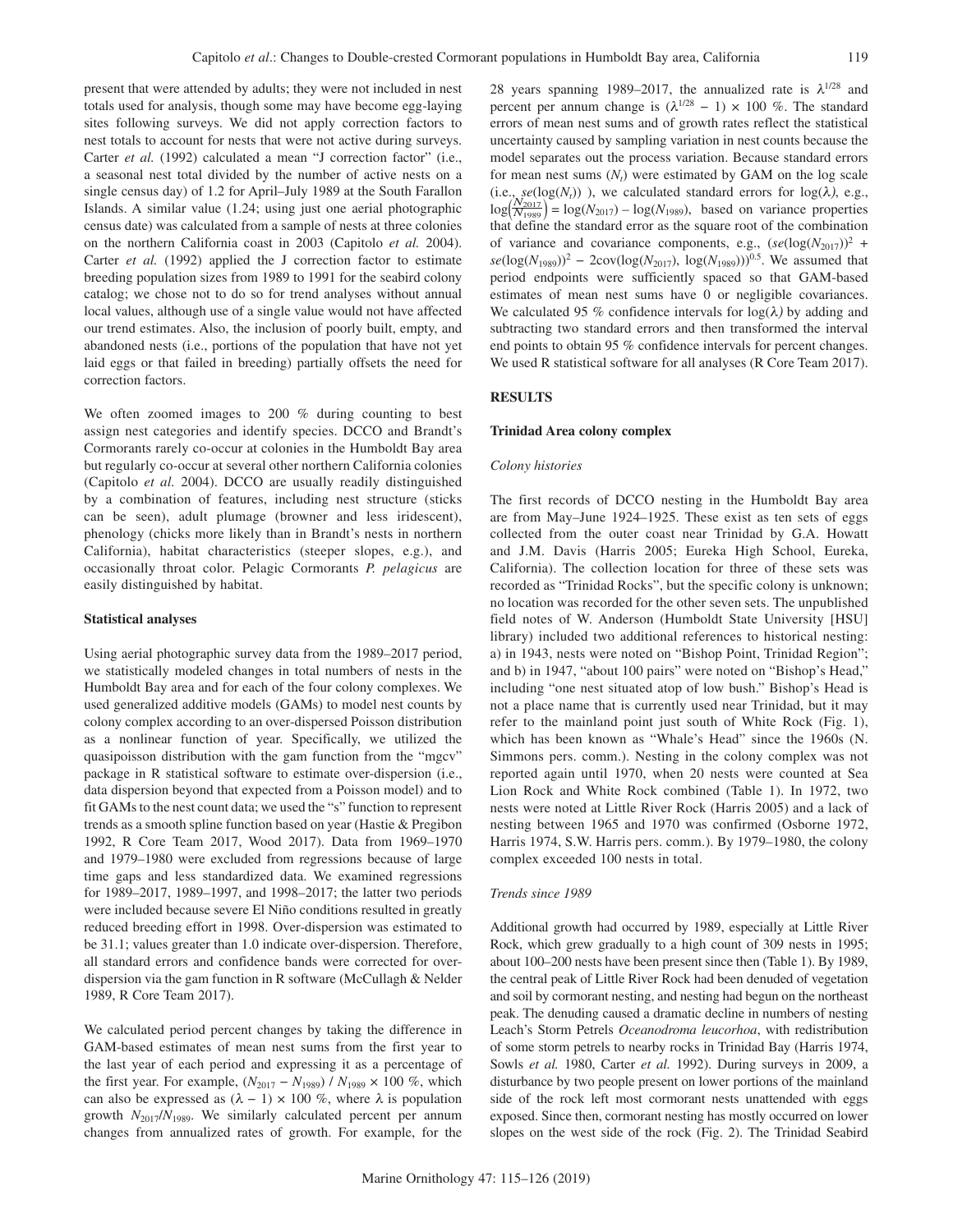Protection Network has documented additional disturbance events at this colony, including human visits to the island during nesting season (D. Barton pers. comm). Sea Gull Rock is the only other colony with annual nesting in all years since 1989, though numbers have been small in recent years. Some birds may have moved north to Big Lagoon, where nesting in spruce trees was first confirmed in 2008, although it may have occurred as early as two or three years prior, as deemed from local observations of birds in the trees (G. Wengert pers. comm.). Detecting nests in the conifers is difficult and colony size was likely larger than our surveys indicated (Table 1; plus counts of 32 and 31 nests in 2015 and 2016, respectively). The total number of nests in the complex decreased only slightly from 1989 to 1997, was

| TABLE 2                                                                                      |
|----------------------------------------------------------------------------------------------|
| Period (top) and per annum (bottom) percent changes in mean sums of Double-crested Cormorant |
| nests for the Humboldt Bay area, California, and four colony complexes therein, 1989–2017    |

| <b>Colony Complex</b> | 1989-1997               | 1998-2017             | 1989-2017              |
|-----------------------|-------------------------|-----------------------|------------------------|
| Trinidad Area         | $-26\%(-48, 5)$         | $-51\% (-72, -15)$ *a | $-65\%(-81, -36)*$     |
|                       | $-4\%(-8, 1)$           | $-4\%(-6,-1)*$        | $-4\%(-6,-2)*$         |
| Arcata Bay            | $-45\%(-79, 49)$        | 320 % $(72, 920)$ *   | $120\%(-21, 500)$      |
|                       | $-7\%(-18, 5)$          | $8\%$ (3, 13) $*$     | $3\%(-1,7)$            |
| South Bay             | $2600\%$ (620, 10000) * | $-13\%(-45, 37)$      | $2200\%$ (490, 8900) * |
|                       | 51 % $(28, 78)$ *       | $-1\%(-3, 2)$         | $12\%$ (7, 17) $*$     |
| Cape Mendocino        | $-22\%(-51, 23)$        | $-45\%(-73, 13)$      | $-58\%(-81,-9)$ *      |
|                       | $-3\%(-8, 3)$           | $-3\%(-7, 1)$         | $-3\%(-6,0)*$          |
| Humboldt Total        | $100\%$ (36, 210) *     | $1\%(-29, 45)$        | 91 % $(18, 210)$ *     |
|                       | $9\%$ (4, 15) *         | $0\%(-2, 2)$          | $2\%$ (1, 4) $*$       |

<sup>a</sup> Asterisks indicate 95 % confidence intervals that do not overlap zero.



**Fig. 5.** Sums of Double-crested Cormorant nests for the Humboldt Bay area, California, and four colony complexes therein, 1969–2017 (dots). Zero values are displayed as 1 to allow plotting on the log-scaled axis. Mean sums were estimated by generalized additive models as functions of the years 1989–2017 (solid line) enclosed by 95 % confidence bands (shaded area).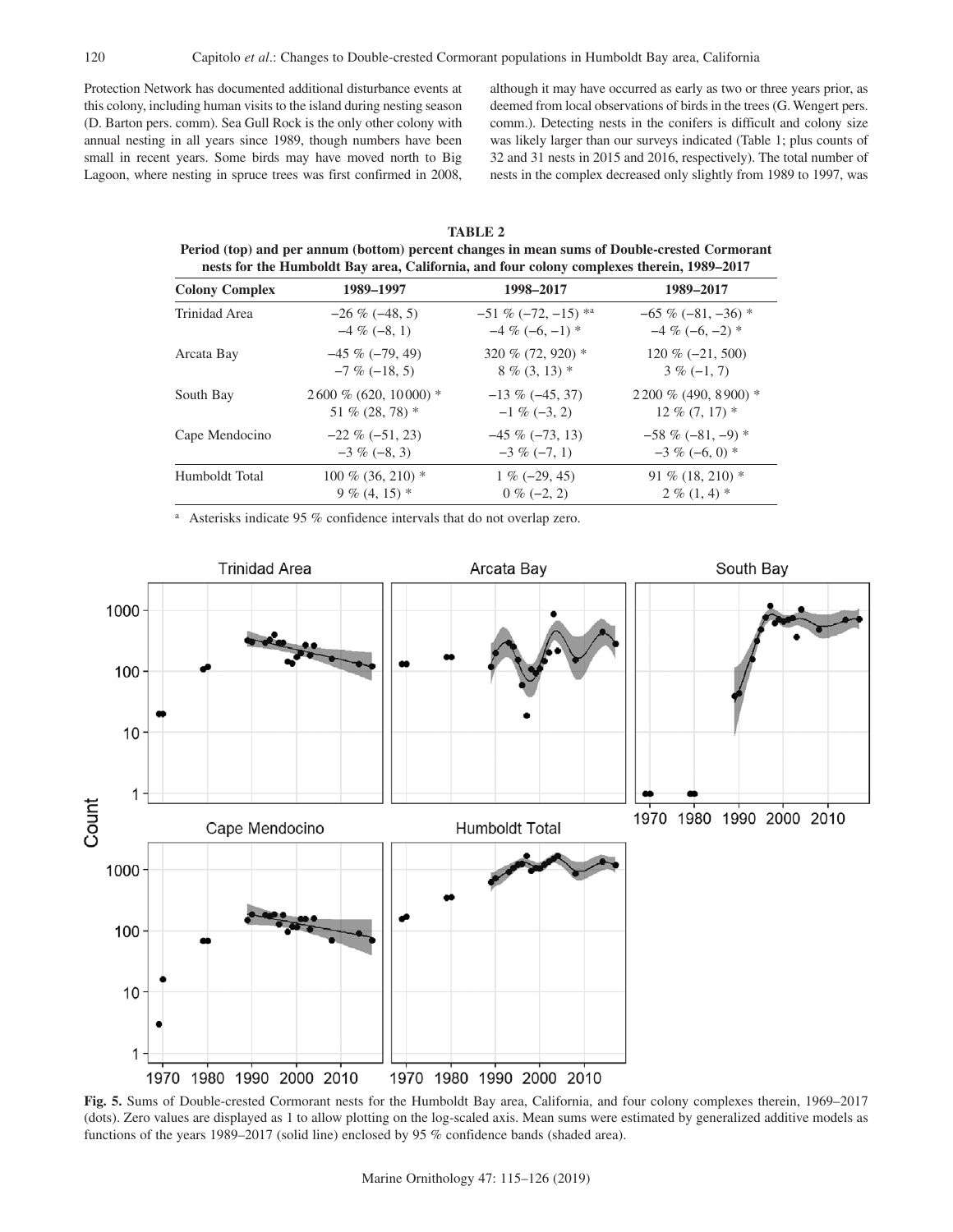reduced by more than 50 % during the strong 1998 El Niño, and was variable thereafter. Overall, nest totals decreased by 65  $\%$  (95  $\%$  CI = 81 %–36 %; −4 % per year) from 1989 to 2017 (Tables 1, 2; Fig. 5).

#### **Arcata Bay colony complex**

#### *Colony histories*

Nesting in Arcata Bay was first noted in 1959 at Old Arcata Wharf, but the first nest count was from 1961 (188 nests; S.W. Harris pers. comm.). On 07 May 1960, C.I. Clay collected two clutches of four eggs from "North Bay" (HSU Wildlife Museum specimens #621, 622), which is likely Old Arcata Wharf. Osborne (1972) counted 133 nests on 06 May 1970 (Table 1), and Ayers (1975) counted 161, 176, and 212 nests over consecutive breeding seasons from 1971 to 1973. In an unknown year during the 1960s, all nests were reportedly destroyed by vandalism (Osborne 1971). This wharf had been used for shipping lumber and other goods since the 1850s and was extended into deeper bay waters in 1875 (Coy 1982). It was abandoned by the 1930s, as many lumber mills closed during the Great Depression and transport by road became more common. Cormorants likely roosted on the old wharf while foraging in the waters of Arcata Bay, but it is unknown when the wharf began to break up and provide nesting habitat that was free from mammalian predators. Sand Island is a dredge spoil island created in the early 20th century (A. Laird pers. comm.). It is a popular winter location for persons hunting Brant *Branta bernicla* (B. Leigh pers. comm.).

# *Trends since 1989*

Little change had occurred by 1989, but the Old Arcata Wharf colony then increased to its peak size of 292 nests in 1993, when nearly all available habitat was occupied (Table 1). Human disturbance may have impacted nesting in 1996, when 58 of 60 nests were abandoned. Available nesting space was reduced between 1999 and 2000 when a large wooden platform and associated beams disappeared; this area held more than 60 nests in 1993. By 2008, the remaining platforms had disappeared, with only pilings and the surrounding rocky ground available for nesting (Fig. 3). Human footprints in mudflats immediately adjacent to this area were evident in 2016 aerial photographs, with no nests present.

At Sand Island, cormorant nesting was first noted in 2003, although small numbers of nests may have been present in 2002, when "velvety black" birds too small to have fledged from Old Arcata Wharf were noted during late summer (M. Colwell pers. comm.). Many nests were built on non-native cordgrass *Spartina densiflora* growing on the island (Fig. 3). In 2003, the large number of nests (809) and late breeding phenology appeared to reflect mid-season movements following a possible disturbance at the large Teal Island colony in South Bay (see below). Numbers were reduced at Teal Island that year, but 20 % of nests had visible chicks, compared with none at Sand Island. No nests were seen at Sand Island in 2004, also possibly due to human disturbance, as two scarecrows on the island were seen in aerial photographs. A hunting blind also was on the island during the 2018 breeding season. Nesting at Sand Island has occurred annually since 2005, but nest numbers have fluctuated widely (e.g., 365 nests in 2015 and just 25 nests in 2016; see Table 1). Caspian Terns *Hydroprogne caspia* also nested at Sand Island in 2003 and in more recent years, alongside but not intermixed with cormorants (Fig. 3). Caspian Terns nested at Sand Island in the 1960s but were not known to breed there from 1970 to 1990; they recolonized the island by 2001 (Gill & Mewaldt 1983, Carter *et al.* 1992, Capitolo *et al.* 2004, Harris 2005). From 1998 to 2017, total numbers of cormorant nests in the complex increased by 320 % (95 % CI = 72 %–920 %; 8 % per year), driven by fluctuating peaks at Sand Island (Tables 1, 2; Fig. 5).

## **South Bay colony complex**

# *Colony histories*

The first recorded nesting in South Bay was in 1987 at Humboldt Bay Duck Blinds (Nelson 1989). Cormorants nested on six of seven waterfowl-hunting blinds that were suspended on small pilings in the mudflats on the edge of slough channels and were accessible to hunters by boat. The total number of nests was not reported but was likely similar to the 1989 count (39 nests on six blinds; Carter *et al.* 1992; Table 1). The blinds were constructed by waterfowl hunters as early as the 1940s (E.T. Nelson pers. comm.) but were probably not colonized by cormorants before the 1970s or 1980s. Activities of and possible persecution by hunters likely prevented cormorants from using the blinds until increased protection was provided in 1971, with the formation of the adjacent Humboldt Bay National Wildlife Refuge (NWR; USFWS 2009), and in 1972, under the Migratory Bird Treaty Act (Wires *et al.* 2001). The blinds gradually deteriorated and fell into the bay between the late 1980s and the late 1990s (E.T. Nelson pers. comm.).

Teal Island (Fig. 4) was acquired by the Humboldt Bay NWR in 1988. It was historically a salt marsh but was diked by the early 20th century to convert the central portion of the island to pasture and farmland. Cattle were barged to and from the island during late spring and summer for grazing. The central portion is now largely mudflat; the perimeter dike was first breached during the late 1960s. The dike has been covered with coyote bush *Baccharis pilularis* and other brush, grass, and weeds since at least the 1970s (E.T. Nelson pers. comm.).

## *Trends since 1989*

Nesting on the duck blinds continued through 1996. As the blinds disappeared, cormorants likely shifted to Teal Island, where nesting was first noted in 1993 (Carter *et al.* 1996; Table 1). The colony initially formed north of the main breach in the dike on the east side of the island, adjacent to Hookton Slough, into which Salmon Creek drains. Most nests were constructed on the dike, though some were in and under vegetation, and nesting areas became denuded of vegetation. Colony size increased quickly from 118 nests in 1993 to 1189 nests in 1997. Nest totals were lower during and after the strong 1998 El Niño, but colony size was again similar to the 1997 peak by 2004. The lower nest count in 2008 was accompanied by nearly 200 territorial sites and 1800 birds, indicating many nonbreeding birds and possibly late breeding birds. In 2014 and 2017, Teal Island remained the largest colony in the study area, with about 700 nests. Total numbers of cormorant nests in the complex increased from 1989 to 1997 by 2600 % (95 % CI = 620 %–10000 %; 51 % per year); the increase for the entire 1989–2017 period was 2200 % (95 % CI = 490 %–8900 %; 12 % per year) (Tables 1, 2; Fig. 5).

Ground counts of nests at Teal Island by researchers from the Humboldt Bay NWR and HSU were also available for certain years,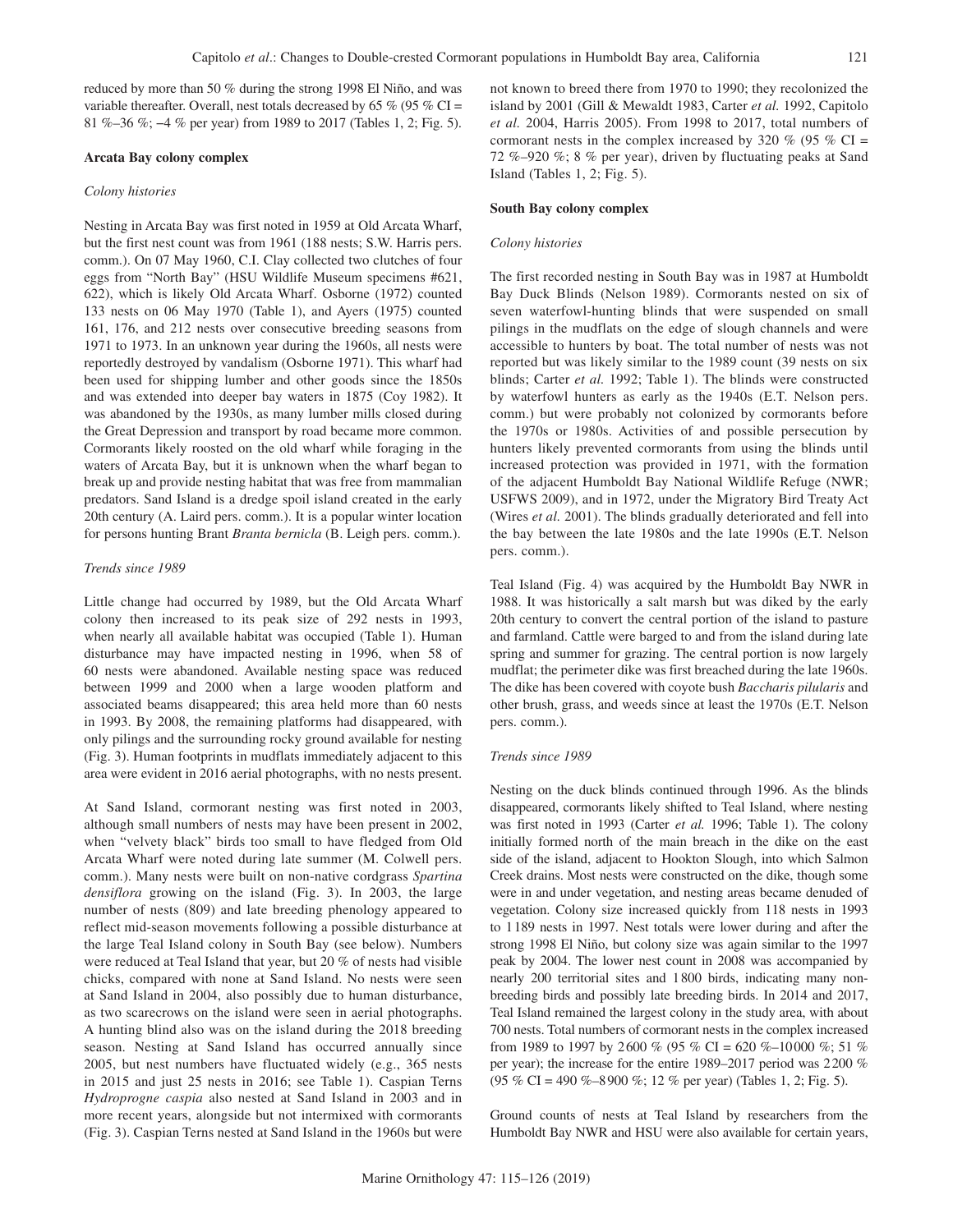and they generally agreed with aerial photographic counts when survey dates were similar (Table 3). In 1995 and 1996, ground counts were 2 % to 9 % higher than aerial counts, but whether definitions of nests were the same is not known. For example, ground counts would only be 1 % to 4 % higher if we included territorial sites in our aerial nest counts. In 2002, nest contents were recorded for 430 of 656 nests counted during a walk-through of the colony on 08 May. Of 347 nests without chicks, full or partial clutches contained 1–6 eggs (240 nests had three or four eggs). Eggs had not yet been laid in 33 freshly built nests, and one or more chicks had hatched in 50 nests (J. Black & K. Griggs unpubl. data). The aerial survey nest count on 04 June was 14 % higher (746 nests). Caspian Terns bred at Teal Island each year from 2015 to 2017; the species had not previously been documented breeding there.

## **Cape Mendocino colony complex**

# *Colony histories*

Nesting was first noted within the Cape Mendocino colony complex in 1969, when three nests were counted at Sugarloaf Island (Table 1). Cape Mendocino is remote and not easily observed, but the lack of prior recorded nesting may reflect extensive early human disturbance; for example, Thornbury (1923) described a system of ropes and ladders over the top of Sugarloaf Island that was used by sea lion hunters.

## *Trends since 1989*

By 1989, population growth at the complex was evident, with increased nest numbers at Sugarloaf Island and colonization of False Cape Rocks (Table 1). Brandt's Cormorants also nested at Sugarloaf Island in 1989 and 2003 (Carter *et al.* 1992, Capitolo *et al.* 2004). In other years, some nests were counted (27 in 1994, 2 in 2001, and 17 in 2002) that could not be identified to species, and they were not included in analyses. False Cape Rocks had high counts of 77 DCCO nests in three years, but by 2008 the colony had been mostly abandoned, reflecting competition for nesting space with a recovering breeding population of Common Murres (Carter *et al.* 2001, USFWS & HSU unpubl. data). Only one nest was counted in 2008, and none in 2014 and 2017. Cormorants had mostly nested on the ridgeline of the largest sea stack (Subcolony 03), which became occupied entirely by Common Murres. The count of murres from aerial photographs of this colony in 2014 (> 25000 birds) was 170 % greater than the 1989 count (Carter *et al.* 1992, 2001; Barton *et al.* 2017). Total numbers of nests in the complex decreased by 58 % (95 % CI = 81 %–9 %; −3 % per year) from 1989 to 2017 (Tables 1, 2; Fig. 5).

# **Humboldt Bay area total**

# *Colony histories*

Although Grinnell & Miller (1944) did not report DCCO nesting along the California coast north of Marin County prior to 1944, we discovered unpublished records of nesting as early as 1924. Colony size estimates in the Trinidad Area complex in 1947 and at Old Arcata Wharf in 1961 indicated the Humboldt population likely never exceeded low hundreds of pairs during at least the first half of the 20th century. New colonies were documented in 1969 and 1970, and population growth was evident by 1979 (Table 1).

#### *Trends since 1989*

Additional growth had occurred by 1989 and continued with colonization of Teal Island in 1993 (Table 1). The population peaked in 1997 (1 686 nests), decreased by more than 40 % during the strong 1998 El Niño, and grew again to a nearly identical peak in 2004 (1 688 nests). Total numbers of nests increased by 100 % (95 % CI = 36 %–210 %; 9 % per year) from 1989 to 1997. No trend was detected from 1998 to 2017, but available data after the 2004 peak indicated a slight decline. The overall increase during the 1989–2017 period was 91 % (95 % CI = 18 %–210 %; 2 % per year; Tables 1, 2; Fig. 5).

## **DISCUSSION**

The breeding population of DCCO in the Humboldt Bay area increased substantially from the 1970s to the 1990s, peaking around 1700 nests in 1997 and again in 2004. Since 2004, three years of available data indicate the population declined slightly and was notably reduced in 2008. Changes at individual colonies since 2004 included abandonment of False Cape Rocks, habitat loss at Old Arcata Wharf, and colonization of Big Lagoon. Population increases starting in the 1970s also occurred statewide along the California coast. Total numbers of nests increased from fewer than 1000 per year (1975–1980) to about 4400 (1989–1991) and 6600 (2001–2003), before they decreased to about 5 000 in 2008 (Hunt *et al.* 1979; Sowls *et al.* 1980; Carter *et al.* 1992, 1995; Capitolo *et al.* 2004; Adkins *et al.* 2014). The lower statewide coastal estimate in 2008 likely reflected reduced breeding effort due to changes in prey availability that were not associated with El Niño. Substantially reduced nesting in 2008 and 2009 that occurred for both Double-crested and Brandt's Cormorants in central California was associated with decreases in the numbers and sizes of northern anchovy *Engraulis mordax* (Capitolo *et al.* 2014, Elliott *et al.* 2016, Ainley *et al.* 2018, Rauzon *et al.* 2019). Northern anchovy is an important prey species for DCCO at Pacific coast colonies (Ainley *et al.* 1981, USACE 2015), and it is abundant in Humboldt Bay during summer (Barnhart *et al.* 1992, Cole 2004). By 2014, nest numbers had increased not just in the Humboldt Bay area, but also to the north from the Klamath River area to the Oregon border (28 % higher in 2014 compared with 2008; Adkins & Roby 2010, Barton *et al.* 2017). The large numbers of territorial sites and non-breeding birds at Teal Island in 2008 may further indicate poor foraging conditions in that year.

The annual growth rate of 9  $\%$  from 1989 to 1997 probably reflected local production and recruitment primarily, without

| <b>TABLE 3</b>                                            |
|-----------------------------------------------------------|
| Comparison of ground survey $(G)$ and aerial photographic |
| survey (A) counts of Double-crested Cormorant nests at    |
| Teal Island, Humboldt Bay, California, 1995-2002          |

| 1995 | 1996                                                     |              | 2002 |              |  |
|------|----------------------------------------------------------|--------------|------|--------------|--|
| Date | Nests   Date                                             | Nests   Date |      | <b>Nests</b> |  |
|      | 31 May $(G)^a$ 507 30 May $(G)^b$ 768 08 May $(G)^c$ 656 |              |      |              |  |
|      | 07 June (A) $464 \mid 04$ June (A) 750   04 June (A) 746 |              |      |              |  |

Ground surveys by: <sup>a</sup> P. Schmidt; <sup>b</sup> P. Schmidt and C. Goss;<br><sup>c</sup> L Black and K. Griggs J. Black and K. Griggs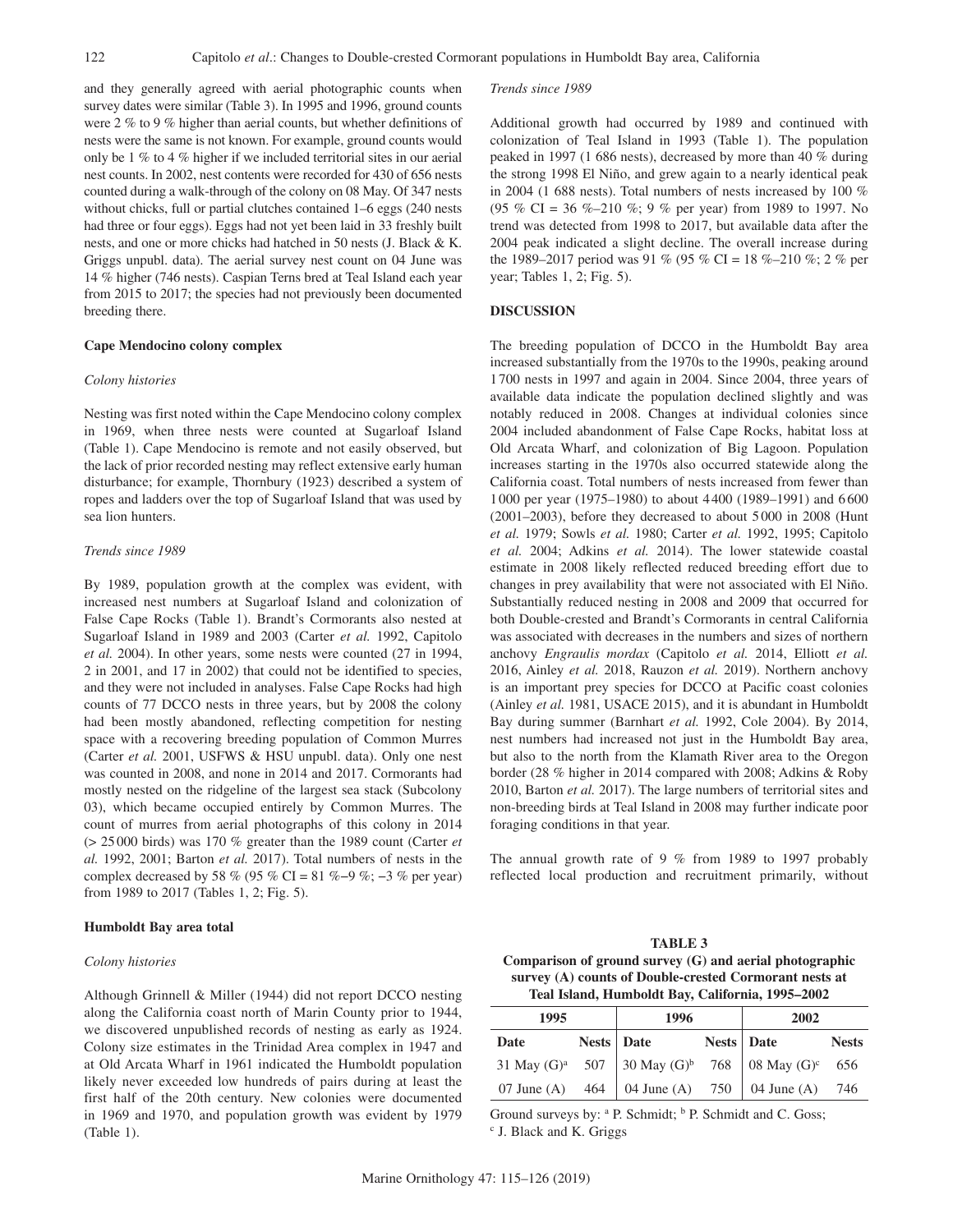substantial immigration from the Columbia River Estuary or other populations, whereas the larger increase of 51 % per year for South Bay reflected a redistribution of birds from the other colony complexes to Teal Island. High rates of annual percent change have similarly indicated colony-switching by Brandt's Cormorants in central California, from the offshore South Farallon Islands to mainland colonies, with support from sightings of banded birds (Capitolo *et al.* 2014, Ainley *et al.* 2018). Nur & Ainley (1992) also discuss annual growth rates that would reflect substantial immigration. In contrast to the local redistribution of DCCO in the Humboldt Bay area (within less than 50 km), initial rapid growth of the large East Sand Island colony involved immigration of birds from more distant colonies in coastal British Columbia and Washington and interior Oregon (Carter *et al.* 1995, Anderson *et al.* 2004). Recoveries of birds banded as nestlings and satellitetracking of tagged adults indicate that colony connectivity of the Columbia River Estuary population is greatest with coastal regions to the north (Clark *et al.* 2006, Courtot *et al.* 2012). And although two of these satellite-tagged adults occurred at Sand Island in Arcata Bay in October during post-breeding dispersal, of 11 adults tracked through spring migration, all returned to the Columbia River Estuary.

Despite the recent population increase to about 1 700 pairs, DCCO may have been still more numerous historically near Humboldt Bay before rapid settlement of the area by European Americans in the mid-19th century (Coy 1982). Habitats that cormorants used in the past for breeding may no longer exist due to natural or anthropogenic factors. Healthier fish populations also could have sustained larger numbers of birds (Wires & Cuthbert 2006); three species of salmonids along the northern California coast are currently federally listed as Threatened by the National Marine Fisheries Service (Williams *et al.* 2016). Indeed, throughout much of their North American range, DCCO appear to have been more abundant at the time of settlement than today (Wires & Cuthbert 2006). After settlement, the Humboldt population likely totaled in the low hundreds of pairs at most and may have been extirpated for periods. However, Townsend (1887) observed roosting cormorants along the Mad River in early winter 1885 "occupying every tree along the bank for several hundred yards", indicating a potential for past nesting in trees. During the first half of the 20th century, before Old Arcata Wharf also became available, nesting was apparently restricted to an isolated coastal location near Trinidad, perhaps because of limited exposure to human disturbance, mammalian predator access, and avian predator impacts.

Increased protections since then have allowed population growth and the colonization of other coastal rocks and artificial habitats in Humboldt Bay. In 1972, DDT (dichloro-diphenyl-trichloroethane; see below) was banned and the DCCO was among the species added to the Migratory Bird Treaty Act protected bird list (Wires *et al.* 2001). However, human disturbance continues to affect nesting cormorants. We observed disturbances directly at Little River Rock and indirectly at Old Arcata Wharf and Sand Island. Changes in colony sizes also indicated possible disturbance at Teal Island. Current potential sources of human disturbance include activities at nearby oyster farming facilities in Humboldt Bay and recreation such as windsurfing, boating, and kayaking, both in Humboldt Bay and near Trinidad. During our survey of the Humboldt Bay Duck Blinds in 1990, cormorants were noted as easily disturbed by the inflatable boat; roosting and nesting birds, respectively, began to flush when the boat was 200 m and 40 m distant.

Contaminants and strong El Niño events also may have affected breeding population sizes in recent decades. In the early 1970s, contamination by dichlorodiphenyl-dichloro-ethylene (DDE, a metabolic breakdown product of DDT) was deemed a principal cause of egg loss at Old Arcata Wharf (Ayers 1975). Eggshell thickness and DDE concentration were significantly negatively correlated, and shells of destroyed eggs were  $8\%$ –57 % thinner than shells of eggs collected before 1947, when the widespread, general use of DDT began. DDE concentrations, however, were much lower than those observed in 1969 at colonies in southern California and northwestern Baja California, close to the area where liquid wastes of DDT manufacturing in Los Angles had entered the ocean directly through sewage outfall (Gress *et al.* 1973). In addition to the 1998 El Niño (Lynn *et al.* 1998), when the Humboldt population declined 40 % from 1997 numbers, additional El Niño events with well-documented impacts on murres and Brandt's Cormorants (focal species of aerial surveys) in California occurred in 1982/83 and from 1992 to 1993 (Ainley *et al.* 1988; Carter *et al.* 1996, 2001; Capitolo *et al.* 2004, 2014; USFWS & HSU unpubl. data). In 1993, murre attendance was greatly reduced at Flatiron Rock (in the Trinidad Area colony complex) and at False Cape Rocks (Carter *et al.* 1996, 2001), although without data in 1991 or 1992 we cannot assess whether DCCO nesting was also reduced. Colonization of Teal Island in 1993, however, may further reflect the redistribution of birds to areas closer to more reliable prey resources during El Niño events. Movements from outer coast areas to inner waters were also suspected during the 1982/83 El Niño, both in Washington and in the San Francisco Bay region (Carter *et al.* 1995, Stenzel *et al.* 1995).

Despite increased breeding population sizes of DCCO in the Humboldt Bay area since the 1970s, future population decline is likely if the artificial habitats used by cormorants for nesting do not persist. At Teal Island, dikes are eroding, and restoration of the former salt marsh could be considered in the future (USFWS 2009). At Old Arcata Wharf, a restoration project to construct permanent artificial habitat was proposed following legal settlements for oil spills in the Humboldt Bay area, but other measures to protect roosting Brown Pelicans *Pelecanus occidentalis* and cormorants from human disturbance were selected instead. Response to public comments indicated that natural resource trustees were concerned about construction disturbance to shoreline habitat associated with wharf restoration. About 50 DCCO were estimated to have died due to oil spills in November 1997 and September 1999 (Kure/Stuyvesant Trustee Council 2007, 2008). And ultimately, each Humboldt Bay colony is vulnerable to rising sea levels and land subsidence over time (Laird 2015; Figs. 3, 4).

# **ACKNOWLEDGEMENTS**

Aerial photographic surveys in northern California were conducted by the US Fish and Wildlife Service (San Francisco Bay National Wildlife Refuge Complex; USFWS) and HSU from 1985 to 2006; since 2007, these surveys have been conducted by the University of California (Santa Cruz), USFWS, and HSU. Surveys were conducted with warden-pilots of the California Department of Fish and Wildlife (CDFW, Air Services) from 1995 to 2017, and before then with pilots from Northern Air (Arcata, California). Funding for surveys and aircraft time were provided principally by the CDFW's Office of Spill Prevention and Response and by the *Apex Houston* Trustee Council.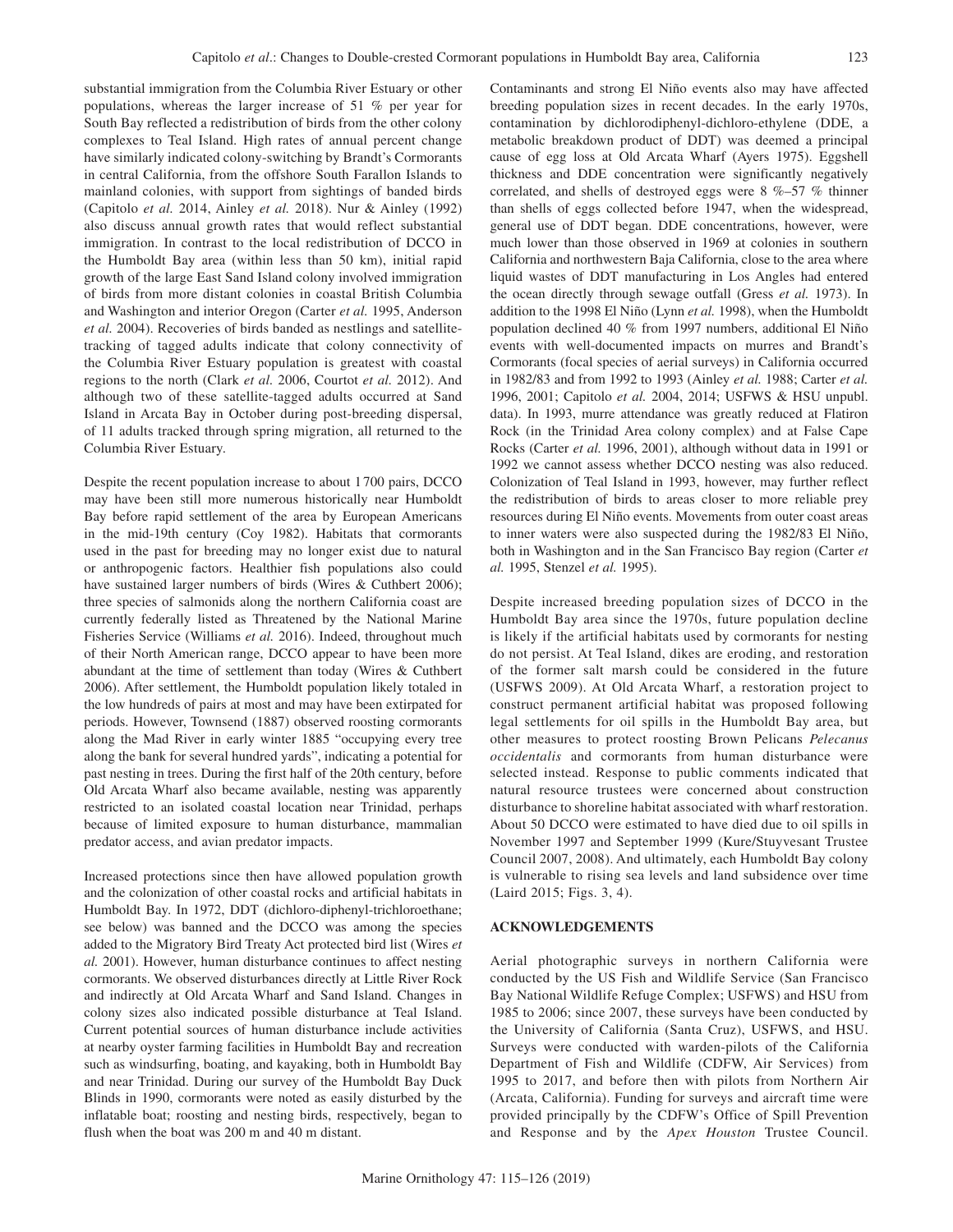Surveys in 2014 and 2017 were funded by California Sea Grant and USFWS (Migratory Birds and Habitat Program, Portland, Oregon), respectively. Assistance with surveys since 1989 was provided by Jennifer Boyce, Joelle Buffa, Anna Burkholder, Zach Coffman, Allison Fuller, Nate Jones, Deborah Jaques, Deborah Jory, Eric Nelson, Elizabeth McLaren, Kyra Mills, Dennis Orthmeyer, Melanie Steinkamp, Craig Strong, and Jean Takekawa. Analysis of aerial photographs before 1996 was assisted by Bill McIver, Leigh Ochikubo, Craig Strong, and Darrell Whitworth. Analysis of photographs for certain years was part of broader studies of surface-nesting seabird species, with funds provided by USFWS (Migratory Birds and Habitat Program, Portland, Oregon), National Oceanic and Atmospheric Administration, Oregon State University, and California Sea Grant. We thank Jeff Black, Mark Colwell, Ken Griggs, Stan Harris, Aldaron Laird, Brendan Leigh, Eric Nelson, and Greta Wengert for providing unpublished data and other information, and Ivette Loredo for preparing Fig. 1. We also thank Max Tarjan for valuable discussions regarding statistical analyses and Michelle McDowell for reviewing an earlier version of this manuscript. US Geological Survey peer reviews were provided by Josh Adams and Diane Elam. Any use of trade, firm, or product names is for descriptive purposes only and does not imply endorsement by the US Government. This manuscript further benefited from journal reviews by David Ainley, Dan Barton, and Mark Rauzon.

# **REFERENCES**

- ADKINS, J.Y. & ROBY, D.D. 2010. *A Status Assessment of the Double-crested Cormorant (*Phalacrocorax auritus*) in Western North America: 1998–2009.* Unpublished report to the US Army Corps of Engineers. Corvallis, OR: US Geological Survey. [Available online at http://birdresearchnw.org/Final\_ Report\_Adkins\_et\_al\_2010\_DCCO\_StatusAssessment.pdf; accessed 13 September 2018.]
- ADKINS, J.Y., ROBY, D.D., LYONS, D.E. ET AL. 2014. Recent population size, trends, and limiting factors for the Double-Crested Cormorant in Western North America. *Journal of Wildlife Management* 78: 1131–1142.
- AINLEY, D.G., ANDERSON, D.W. & KELLY, P.R. 1981. Feeding ecology of marine cormorants in southwestern North America. *The Condor* 83: 120–131.
- AINLEY, D.G., CARTER, H.R., ANDERSON, D.W. ET AL. 1988. Effects of the 1982–83 El Niño–Southern Oscillation on Pacific Ocean bird populations. In: OUELLET, H. (Ed.) *Acta XIX congressus internationalis ornithologici, Volume II.* Proceedings of the 19th International Ornithological Conference. Ottawa, ON: Ottawa University Press.
- AINLEY, D.G. & LEWIS, T.J. 1974. The history of Farallon Island marine bird populations, 1854–1972. *The Condor* 76: 432–446.
- AINLEY D.G., SANTORA, J.A., CAPITOLO, P.J. ET AL. 2018. Ecosystem-based management affecting Brandt's Cormorant resources and populations in the central California Current region. *Biological Conservation* 217: 407–418.
- AINLEY, D.G., STRONG, C.S., PENNIMAN, T.M. & BOEKELHEIDE, R.J. 1990. The feeding ecology of Farallon seabirds. In: AINLEY, D.G. & BOEKELHEIDE, R.J. (Eds.) *Seabirds of the Farallon Islands: Ecology, Dynamics, and Structure of an Upwelling-System Community.* Stanford, CA: Stanford University Press.
- ANDERSON, C.D., ROBY, D.D. & COLLIS, K. 2004. Conservation implications of the large colony of Double-crested Cormorants on East Sand Island, Columbia River Estuary, Oregon, U.S.A. *Waterbirds* 27: 155–160.
- AYERS, D. 1975. *Reproductive performance of the Double-crested Cormorant in Humboldt Bay, California.* MSc thesis. Arcata, CA: Humboldt State University.
- BARNHART, R.A., BOYD, M.J. & PEQUEGNAT, J.E. 1992. *The Ecology of Humboldt Bay, California: An Estuarine Profile.* Biological Report 1. Washington, DC: US Fish and Wildlife Service.
- BARTON, D.C., CAPITOLO, P.J., McCHESNEY, G.J., CARTER, H.R., GOLIGHTLY, R.T. & TYLER, W.B. 2017. Trends in Seabird Abundance. In: GOLIGHTLY, R.T., BARTON, D.C. & ROBINETTE, D. (Eds.) *Comprehensive Seabird Monitoring for the Characterization and Future Evaluation of Marine Protected Areas in California's North Coast Study Region.* Unpublished report to the California Ocean Science Trust and California Sea Grant. Arcata, CA: Humboldt State University. [Available online at http://oceanspaces.org/sites/default/files/35 golightly-final.pdf, accessed 13 September 2018.]
- BOEKELHEIDE, R.J., AINLEY, D.G., HUBER, H.R. & LEWIS, T.J. 1990. Pelagic Cormorant and Double-crested Cormorant. In: AINLEY, D.G. & BOEKELHEIDE, R.J. (Eds.) *Seabirds of the Farallon Islands: Ecology, Dynamics, and Structure of an Upwelling-System Community.* Stanford, CA: Stanford University Press.
- CAPITOLO, P.J., CARTER, H.R., YOUNG, R.J. ET AL. 2004. *Changes in Breeding Population Size of Brandt's and Doublecrested Cormorants in California, 1975–2003.* Unpublished report. Arcata, CA: Humboldt State University, Department of Wildlife. [Available online at http://humboldt-dspace.calstate. edu/handle/2148/930; accessed 13 September 2018.]
- CAPITOLO, P.J., McCHESNEY, G.J., CARTER, H.R., PARKER, M.W., EIGNER, L.E. & GOLIGHTLY, R.T. 2014. Changes in breeding population sizes of Brandt's Cormorants (*Phalacrocorax penicillatus*) in the Gulf of the Farallones, California, 1979–2006. *Marine Ornithology* 42: 35–48.
- CARTER, H.R., McCHESNEY, G.J., JAQUES, D.L. ET AL. 1992. *Breeding populations of seabirds in California, 1989– 1991.* Volumes 1 and 2. Unpublished report. Dixon, CA: US Fish and Wildlife Service, Northern Prairie Wildlife Research Center.
- CARTER, H.R., McCHESNEY, G.J., TAKEKAWA, J.E. ET AL. 1996. *Population monitoring of seabirds in California: 1993– 1995 aerial photographic surveys of breeding colonies of Common Murres, Brandt's Cormorants and Double-crested Cormorants.* Unpublished report. Dixon, CA: US Geological Survey, California Science Center.
- CARTER, H.R., SOWLS, A.L., RODWAY, M.S. ET AL. 1995. Population size, trends, and conservation problems of the Double-crested Cormorant on the Pacific coast of North America. *Colonial Waterbirds* 18 (Special Publication 1): 189–215.
- CARTER, H.R., WILSON, U.W., LOWE, R.W. ET AL. 2001. Population trends of the Common Murre (*Uria aalge californica*). In: MANUWAL, D.A., CARTER, H.R., ZIMMERMAN, T.S. & ORTHMEYER, D.L. (Eds.) *Biology and Conservation of the Common Murre in California, Oregon, Washington, and British Columbia. Volume 1: Natural History and Population Trends.* Information and Technology Report USGS/BRD/ITR-2000- 0012. Washington, DC: US Geological Survey.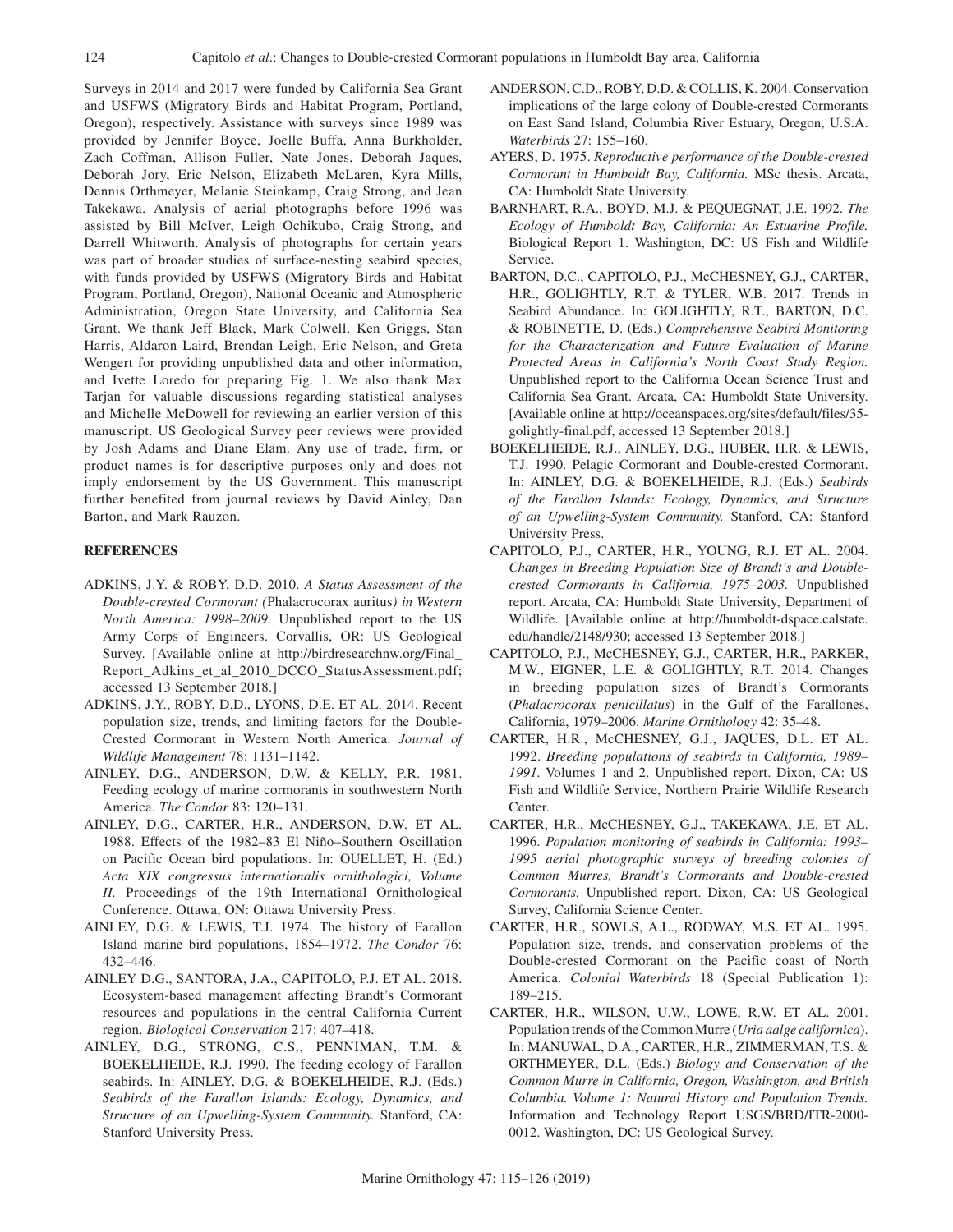- CLARK, A.C., KOLLASCH, T.M. & WILLIAMSON, D.A. 2006. Movements of Double-crested Cormorants fledged on the Columbia River Estuary. *Northwestern Naturalist* 87: 150–152.
- COLE, M.E. 2004. *Distribution of fish species in Humboldt Bay, Humboldt County, California, USA: A GIS Perspective.* MSc thesis. Arcata, CA: Humboldt State University.
- COURTOT, K.N., ROBY, D.D., ADKINS, J.Y., LYONS, D.E., KING, D.T. & LARSEN, R.S. 2012. Colony connectivity of Pacific Coast Double-Crested Cormorants based on postbreeding dispersal from the region's largest colony. *The Journal of Wildlife Management* 76: 1462–1471.
- COY, O.C. 1982. *The Humboldt Bay Region 1850–1875: A Study in the American Colonization of California.* Eureka, CA: Humboldt County Historical Society. (Reprint of original 1929 publication by the California State Historical Association).
- DORR, B.S., HATCH, J.J. & WESELOH, D.V. 2014. Doublecrested Cormorant (*Phalacrocorax auritus*), version 2.0. In: POOLE, A.F. (Ed.) *The Birds of North America.* Ithaca, NY: Cornell Lab of Ornithology.
- ELLIOTT M.L., SCHMIDT, A.E., ACOSTA, S. ET AL. 2016. Brandt's Cormorant diet (1994–2012) indicates the importance of fall ocean conditions for northern anchovy in central California. *Fisheries Oceanography* 25: 515–528.
- GILL, R.E., JR. & MEWALDT, L.R. 1983. Pacific coast Caspian Terns: Dynamics of an expanding population. *The Auk* 100: 369–381.
- GRESS, F., RISEBROUGH, R.W., ANDERSON, D.W., KIFF, L.F. & JEHL, J.R., JR. 1973. Reproductive failures of Double-crested Cormorants in Southern California and Baja California. *The Wilson Bulletin* 85: 197–208.
- GRINNELL, J. & MILLER, A.H. 1944. The distribution of the birds of California. *Pacific Coast Avifauna* 27: 1–608.
- HARRIS, S.W. 1974. Status, chronology, and ecology of nesting storm petrels in northwestern California. *The Condor* 76: 249–261.
- HARRIS, S.W. 2005. *Northwestern California Birds.* Klamath River, CA: Living Gold Press.
- HASTIE, T.J. & PREGIBON, D. 1992. Generalized linear models. In: CHAMBERS J.M. & HASTIE, T.J. (Eds.) *Statistical Models in S.* Pacific Grove, CA: Wadsworth & Brooks/Cole.
- HATCH, J.J. 1995. Changing populations of Double-crested Cormorants. *Colonial Waterbirds* 18 (Special Publication 1): 8–24.
- HUNTER, J.E., FIX, D., SCHMIDT, G.A. & POWER, J.C. 2005. *Atlas of the Breeding Birds of Humboldt County, California.* Eureka, CA: Redwood Region Audubon Society.
- KING, R.J. 2013. *The Devil's Cormorant: A Natural History.* Durham, NH: University of New Hampshire Press.
- KURE/STUYVESANT TRUSTEE COUNCIL. 2007. *Stuyvesant/Humboldt Coast Oil Spill: Final Damage Assessment and Restoration Plan/Environmental Assessment.* Sacramento, CA: California Department of Fish and Game, California State Lands Commission, and US Fish and Wildlife Service.
- KURE/STUYVESANT TRUSTEE COUNCIL. 2008. *Kure/ Humboldt Bay Oil Spill: Final Damage Assessment and Restoration Plan/Environmental Assessment.* Sacramento, CA: California Department of Fish and Game and US Fish and Wildlife Service.
- LAIRD, A. 2015. *Humboldt Bay Sea Level Rise Adaptation Planning Project: Phase II Report.* Arcata, CA: Trinity Associates. [Available online at http://humboldtbay.org/ humboldt-bay-sea-level-rise-adaptation-planning-project; accessed 13 September 2018.]
- LYNN, R.J., COLLINS, C.A., MANTYLA, A.W. ET AL. 1998. The state of the California Current, 1997–1998: Transition to El Niño conditions. *California Cooperative Oceanic Fisheries Investigations Report* 39: 25–49.
- McCULLAGH, P. & NELDER, J.A. 1989. *Generalized Linear Models, 2nd Edition.* New York, NY: Chapman and Hall.
- McDONALD, K., TONINGER, R., CHRESTON, A., FELDMANN, I.R. & FRASER, G.S. 2018. Living with Double-crested Cormorants (*Phalacrocorax auritus*): A spatial approach for non-lethal management in Toronto, Canada. *Waterbirds* 41: 208–221.
- MERCER, D.M., HAIG, S.M. & ROBY, D.D. 2013. Phylogeography and population genetic structure of Doublecrested Cormorants (*Phalacrocorax auritus*). *Conservation Genetics* 14: 823–836.
- MONROE, G.M, THOMPSON, S.J., SWARTZELL, P.G., BROWNING B.M., SPETH, J.W. & ARNETT, G.R. 1973. *The Natural Resources of Humboldt Bay.* Coastal Wetland Series No. 6. Sacramento, CA: California Department of Fish and Game.
- NELSON, E.T. 1989. *The composition, distribution, and seasonal abundance of waterbirds using South Humboldt Bay, July 1987–June 1988.* MSc thesis. Arcata, CA: Humboldt State University.
- NUR, N. & AINLEY, D.G. 1992. *Comprehensive Review and Critical Synthesis of the Literature on Recovery of Marine Bird Populations from Environmental Perturbations.* Unpublished report. Stinson Beach, CA: Point Reyes Bird Observatory. [Available online at http://ww.prbo.org/cms/docs/oilspill/ Nur1992.pdf; accessed 27 November 2018.]
- OSBORNE, T.O. 1971. *Survey of seabird use of the coastal rocks of northern California from Cape Mendocino to the Oregon line.* Unpublished report. Wildlife Management Branch Administrative Report 71-4. Sacramento, CA: California Department of Fish and Game.
- OSBORNE, T.O. 1972. *Ecology and avian use of the coastal rocks of northern California.* MA thesis. Arcata, CA: Humboldt State University.
- R CORE TEAM. 2017. *R: A language and environment for statistical computing.* Vienna, Austria: R Foundation for Statistical Computing. [Available online at https://www.Rproject.org.]
- RAUZON, M.J., ELLIOTT, M.L., CAPITOLO, P.J. ET AL. 2019. Changes in abundance and distribution of nesting Double-crested Cormorants *Phalacrocorax auritus* in the San Francisco Bay Area, 1975–2017. *Marine Ornithology* 47: 127–138.
- SOWLS, A.L., DEGANGE, A.R. NELSON, J.W. & LESTER, G.S. 1980. *Catalog of California Seabird Colonies.* FWS/ OBS 37/80. Washington, DC: US Fish and Wildlife Service, Biological Services Program.
- STENZEL, L.E., CARTER, H.R., HENDERSON, R.P. ET AL. 1995. Breeding success of Double-crested Cormorants in the San Francisco Bay area, California. *Colonial Waterbirds* 18 (Special Publication 1): 216–224.
- THORNBURY, D.L. 1923. *California's Redwood Wonderland, Humboldt County.* San Francisco, CA: Sunset Press.